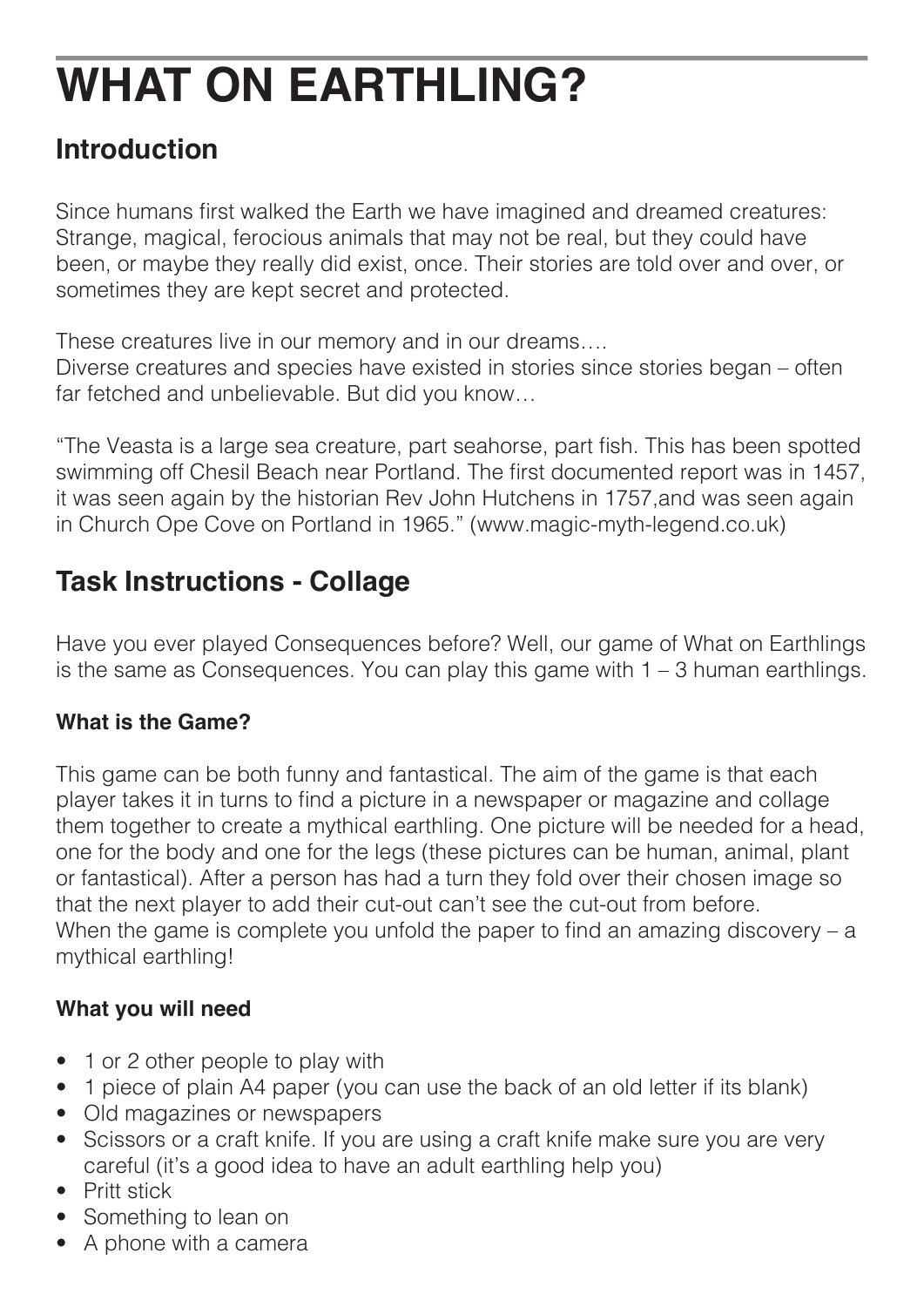

**1.** Take the piece of paper **2.** Fold it into 4 equal parts **3.** Unfold the paper and

flatten it out



**4.** You now have 4 sections

chosen. **5.** Player 1 - It's your turn! Look through the newspaper or old magazines, and find an image that you may want to use for the head of the mythical earthling (it can be an animal, human, plant or fantastical thing). Try not to let the other players see what you have



**6.** Cut it out





**9.** Once you're done... Fold section 1 onto your stuck down cut-out, to hide it from the other players. Make sure that a little bit of your collage sticks out from the bottom, so that player 2 can contimue the collage.

Then pass to player 2.

**8.** Stick down your cut out

**7.** Start in section number 2 (highlighted in this image)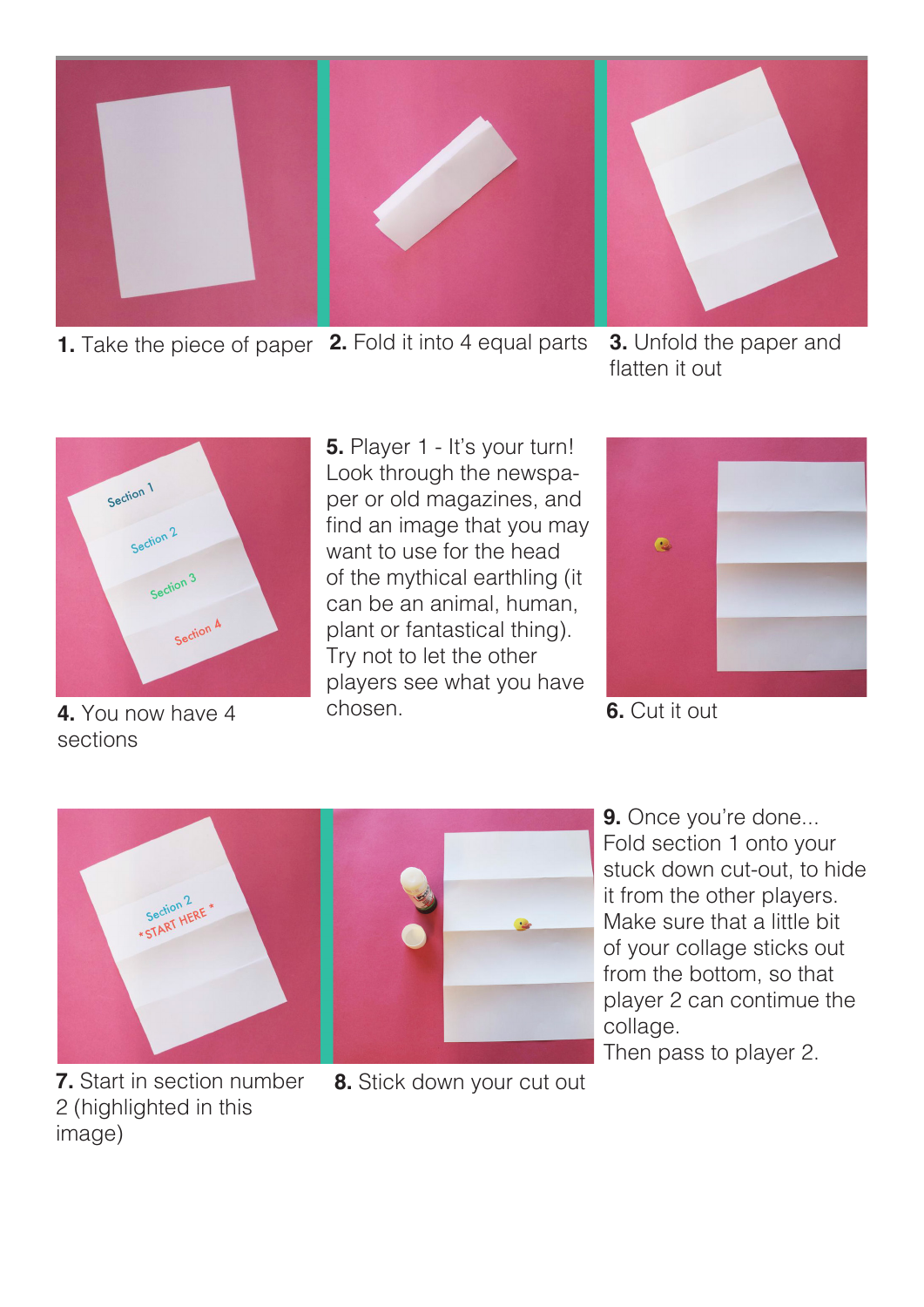**10.** Player 2, it's then your turn - Look through the newspapers or old magazines, and find an image that you may want to use for the body and arms of the mythical earthling.

**13.** Remember to leave a little bit hanging into the next section, so that the next player can join their collage piece onto it. Once you're done, fold the paper over so that you hide section 3 and that just to add to the collage to the last section (section 4) is showing

**14.** Pass to player 3 or if there are only 2 people playing, pass it back to player 1.

Now for the last sections - for the legs or feet, find something you can cut out make this section. Think of the unexpected! It can be wild and it can be funny.

**11.** Cut it out **12.** Using the pritt stick, stick down your cut out into section 3



**15.** Once found, cut it out!



**16.** Stick your cut out down **17.** Now open out your onto the page

paper, and look at the wonderful earthling you've created.

**18.** Now take a photograph and follow the submission process described on the next page